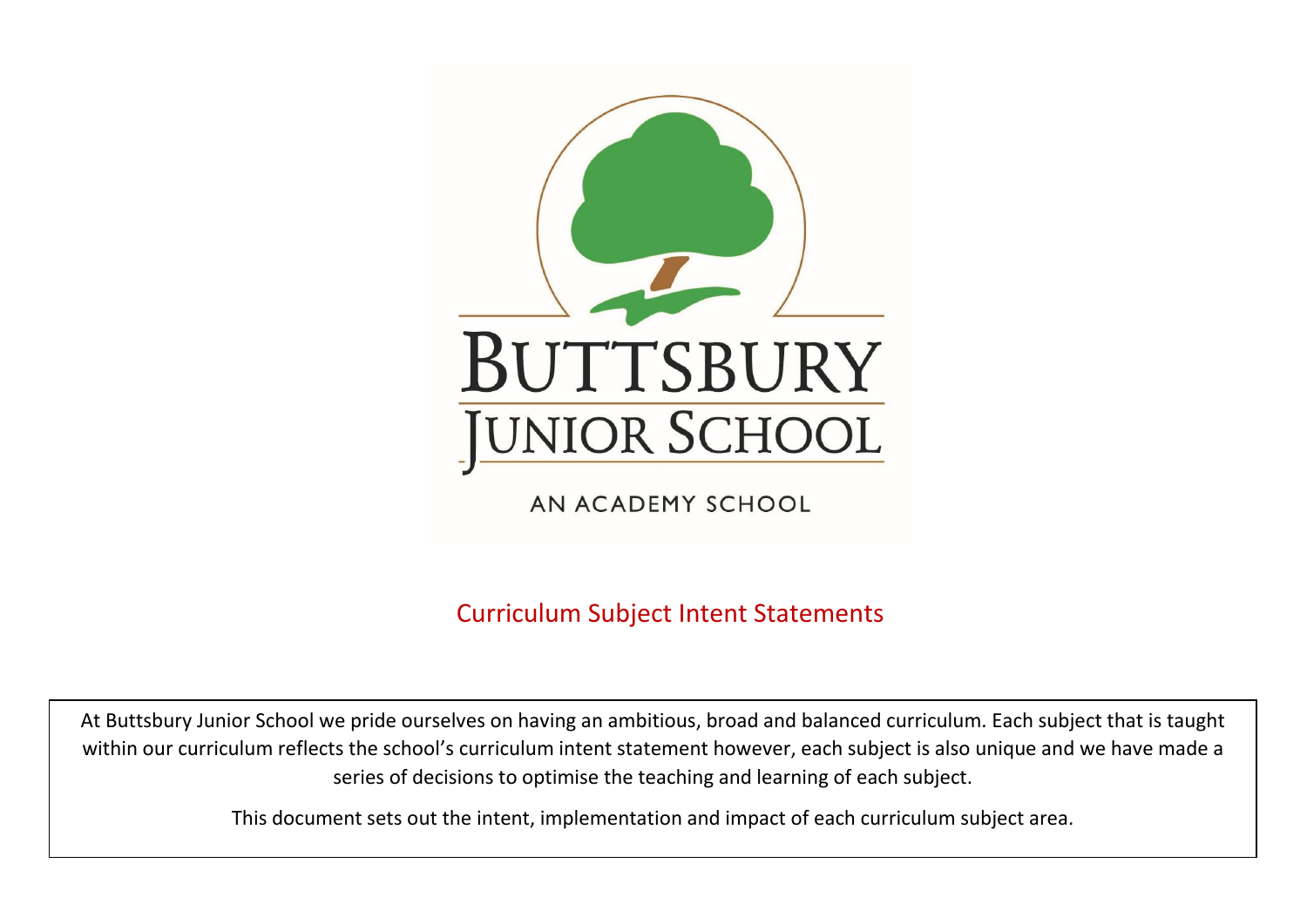



At Buttsbury Junior School the **intent** of our literacy curriculum is to provide our children with as wide an experience of language as possible. We intend for our children to become competent, confident users of language in all its forms for a range of purposes and audiences. Our curriculum will enable children to develop communication skills to a high standard through giving them the knowledge of structure and opportunities to reflect on how meaning is made.

### **How is literacy implemented at Buttsbury Junior School?**

We have a broad and balanced literacy curriculum at Buttsbury Junior School where children are given the opportunity to master their learning by *'applying what they have learnt to a new situation'*.

Units of learning are blocked, well sequenced and build on previous learning. Lessons ensure that progress is achieved through small steps, allowing children to develop their subject knowledge, consolidate skills and apply their learning. Strands in literacy include: Spellings, Handwriting, Grammar and Punctuation, Reading, Writing and Speaking and Listening

At Buttsbury Junior school, learning in literacy may include:

- Opportunities to speak with confidence, clarity and fluency in appropriate forms of speech as an individual, in a pair or as a group
- Drama to explore characters thoughts and motives in order to embed understanding
- Reading and analysing of core texts that cover a wide range of genres, authors and purpose, showing an understanding of what has been read. This may also include identifying language and grammatical structures which will then be applied and replicated by children when innovating their own written ideas
- Explicitly teaching comprehension skills providing children with the opportunities to access texts and develop deeper understanding of them
- Explicit teaching of spelling, grammar and punctuation rules which are expected to be embedded within their own writing
- Development of ideas through a cycle of: forming ideas, planning, drafting and editing
- Modelled writing, shared writing, guided writing or independent writing Explicitly teaching a legible, joined cursive handwriting

# **What is the impact of the literacy curriculum on our children?**

Our curriculum in Literacy is ambitious and provides all children with the opportunity to demonstrate mastery in literacy. Children are able to express their own creative voices in a variety of fiction and non-fictions contexts. Children are confident to recognise and discuss a variety of genres; consider how literacy has developed through heritage and culture; develop and apply grammatical structures within their writing. Children read and write across the curriculum, embedding their literacy skills: demonstrating a mastery approach. As a result of our literacy curriculum, children are equipped with the necessary knowledge and skills for the next stage of their education at secondary school.

# **What our children say about literacy**

**Year 3**: "I really like writing because it allows me to explore my own imagination."

**Year 4:** "I like the big write, you get to show what you can do but using my own ideas!"

**Year 5:** "I love that I can be an author and be creative."

**Year 6:** "I like how we are exploring Shakespearian language using drama."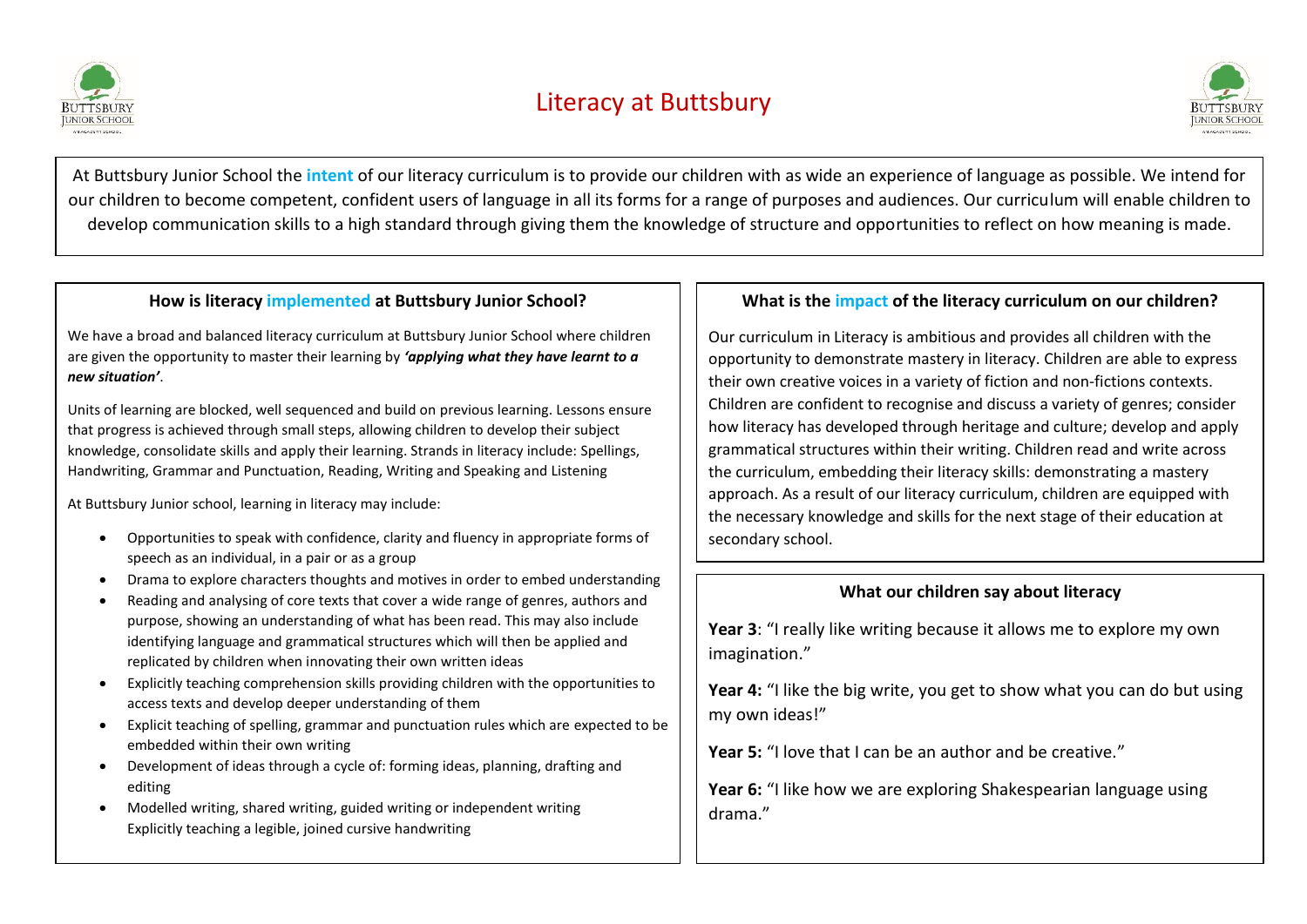

# Maths at Buttsbury



At Buttsbury Junior School the **intent** of our Maths curriculum is to ensure that all children are fluent in the fundamentals of Mathematics. From this they will be able to reason mathematically and apply their knowledge to solving problems. Our curriculum allows children to better make sense of the world around them, relating the pattern between mathematics and everyday life.

# **How is Maths implemented at Buttsbury Junior School?**

We have a broad and balanced Maths curriculum at Buttsbury Junior School, where children are given the opportunity to master their learning by *'applying what they have learnt to a new situation'*.

Units of learning are blocked, well sequenced and build on previous learning. Lessons ensure that progress is achieved through small steps, allowing children to develop their subject knowledge, consolidate skills and apply this to their new learning. We encourage children to ask questions, investigate and have a 'trial and improvement' approach.

Strands in Maths include: Number and Place Value, Addition and Subtraction, Multiplication and Division, Fractions, Ratio and Proportion, Measurement, Geometry, Algebra and Statistics.

At Buttsbury Junior school, Maths lessons may include:

- Use of practical resources (CPA approach)
- Collaborative learning
- Investigations and word problems.
- Opportunities to practise key skills and apply their knowledge to problems.
- Reasoning opportunities
- Double Teaches and Mini-plenaries
- Fluid groupings

# **What is the impact of the Maths curriculum on our children?**

Our curriculum encourages all children, regardless of ability, to think deeply and apply their skills to new, and increasingly complex situations. Children are able to select appropriate methods to solve problems and can explain their choices to others. As a result of this, children have the ability to demonstrate resilience when the task is challenging. They are not only able to apply their knowledge in other areas of the curriculum but also understand the relevance and importance of their learning in relation to real world concepts.

## **What our children say about Maths**

**Year 3:** "I love using the equipment because it helps me solve problems."

**Year 4:** "Every day we learn new things and we put all of it together to solve problems."

**Year 5:** "The work is challenging so it really makes me think!"

**Year 6:** "I like that we repeat things we have already learn but then we move on to learning new topics."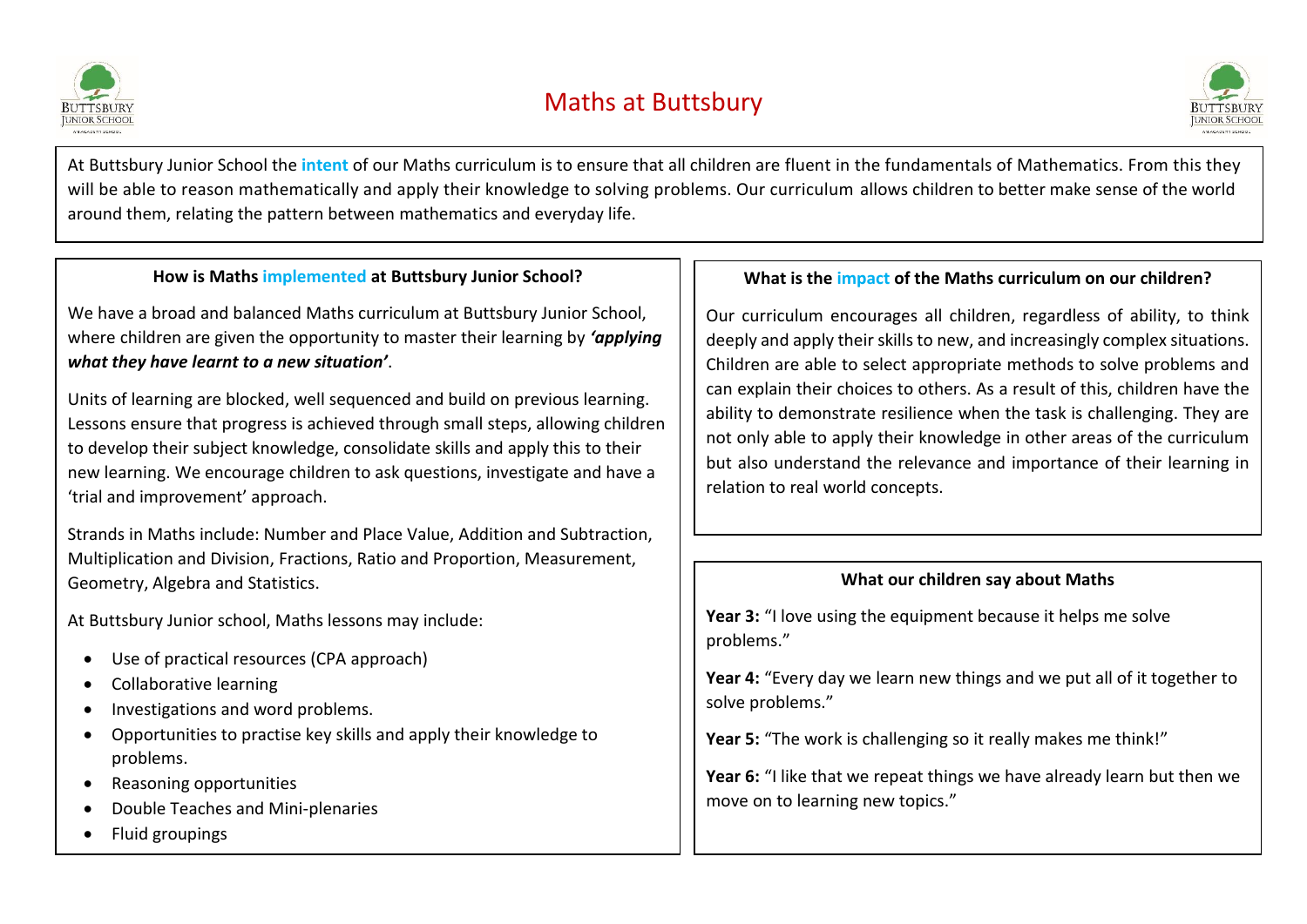



At Buttsbury Junior School the **intent** of our Science curriculum is to encourage children to be knowledgeable about the world around them. We aim to make children inquisitive through developing scientific skills through a variety of tasks that include practical scientific enquiry, make and record observations, apply their learning to the 'real world', form reasonable conclusions based on observations and results (both orally and in written form) and build upon their previous learning. This is conducted with consideration to keeping safe in Science.

# **How is Science implemented at Buttsbury Junior School?**

We have a broad and balanced Science curriculum at Buttsbury Junior School where children are given the opportunity to master their learning by *'applying what they have learnt to a new situation'*.

Units of learning are blocked, well sequenced and build on previous learning both with in KS2 and KS1. Lessons ensure that progress is achieved through small steps, allowing children to develop their subject knowledge, consolidate skills and apply their learning. Strands in Science include: Working Scientifically, Animals Including Humans, Rocks, Light, Forces and Magnets/Forces, Living things and their habitats, States of Matter/Properties and changes of materials, Sound, Electricity, Earth and Space and Evolution and Inheritance.

At Buttsbury Junior School, Science lessons may include:

- Using scientific enquiry to provide oportunities to observe, record and conclude.
- A range of opportunities to understand and devlop key scientific concepts and skills. Consequently, helping to develop postive attitudes towards science.
- Opportunities to communicate scienctifically using accurated vocabuarly.
- Opportunites to consider how science influcences and affects our everyday lives.
- Opportunities to prepare children for life in an increasingly scientific and technological world.
- Indoor and outdoor learning, including visits or visitors in school.

# **What is the impact of the Science curriculum on our children?**

Our curriculum encourages children to be inquisitive and enthusiastic about the world around them. By learning about the wider world, children will have a greater scientific understanding of the world they live in.

As a result of our Science curriculum, children are equipped with the necessary knowledge and skills for the next stage of their education at secondary school.

# **What our children say about Science**

Year 3: "It's my favourite lesson. It's really cool. You get to learn lots of new things. We do some fun stuff."

**Year 4:** "We learn so much in Science! I enjoy experiments in electricity."

**Year 5:** "I really enjoy Science because we can make and build things and then test them out. You find out things you didn't know. It helps you in later life."

**Year 6:** "I love Science because you get to do interesting experiments. It's fun testing things out to see what would happen."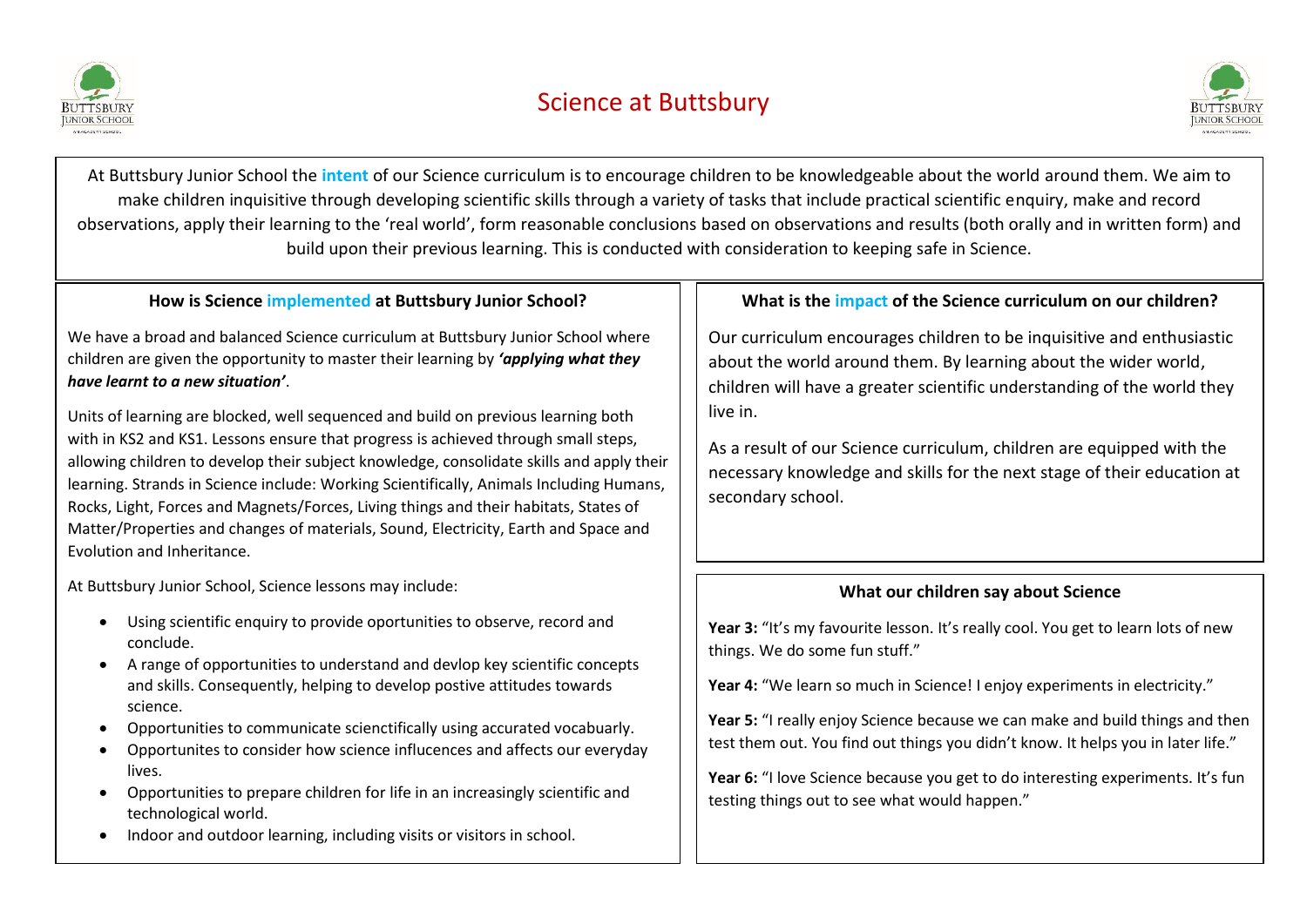



At Buttsbury Junior School the **intent** of our Computing curriculum is to equip children with the knowledge and skills to independently, confidently and safely master a range of hardwares and softwares as consumers and creators. Digital technology plays a prominent role in our everyday lives so it is important that we educate children to be responsible and considerate users of technology.

# **How is Computing implemented at Buttsbury Junior School?**

We have a broad and balanced Computing curriculum at Buttsbury Junior School where children are given the opportunity to master their learning by *'applying what they have learnt to a new situation'*.

Units of learning are blocked, well sequenced and build on previous learning. Lessons ensure that progress is achieved through small steps, allowing children to develop their subject knowledge, consolidate skills and apply their learning. Strands in Computing include: Digital Communication and Sharing Information; Collecting, Analysing, Evaluating Real World Data; Control and Programming; Producing and Editing Media; and Modelling and Simulations.

At Buttsbury Junior school, Computing lessons may include:

- Collaborative learning
- Online and offline lessons
- Development of computational thinking (e.g. abstraction, decomposing, debugging)
- PRIMM principles (Predicting, Running, Investigating, Modifying and Making)
- Teaching of online safety in context
- Development of core, transferable skills
- Access to a variety of hardware and software

# **What is the impact of the Computing curriculum on our children?**

Our curriculum results in a fun and engaging Computing education in which children are able to work autonomously, confidently and responsibly with a range of technologies and applications. Children are able to apply their knowledge and skills to express themselves responsibly through a range of digital devices both online and offline.

As a result of our Computing curriculum, children are equipped with the necessary knowledge and skills for the next stage of their education at secondary school.

# **What our pupils say about Computing**

**Year 3** "I like learning new things, like copying and pasting, and using them in my work."

**Year 4:** "I really like learning about technology. We learn about how things work; we use technology that we haven't used before and we learn how to keep safe online."

**Year 5:** "We us more and more technology in our lives so it is good to find out how it works."

**Year 6** "Computing is my favourite lesson! I love learning new things in school which I can then use at home, safely!"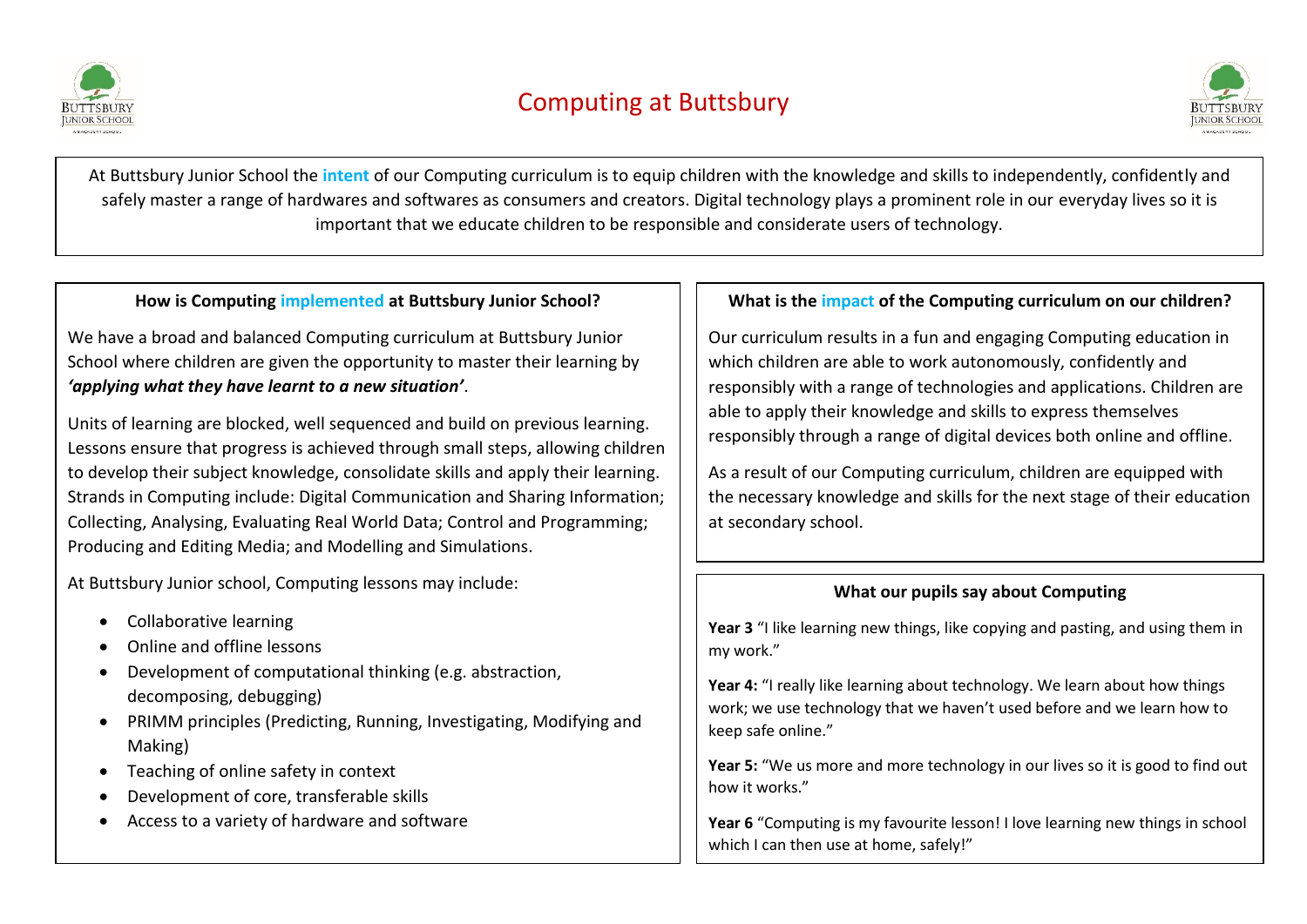

# RE at Buttsbury



At Buttsbury Junior School the **intent** of our RE curriculum is to identify the impacts of beliefs on people's lives as well as similarities and differences between religions and beliefs, connecting specific features and values for individuals and communities. We develop the ability to suggest meanings for all forms of religious expression and describe the importance of the religious teachings studied. Pupils are encouraged to compare aspects of their own experiences and those of others, identifying what influences the moral and ethical aspects of their lives and those of other cultures. We explore this through the study of sacred texts, places of worship, important artefacts and scriptures

# **How is RE implemented at Buttsbury Junior School?**

We have a broad and balanced RE curriculum at Buttsbury Junior School where children are given the opportunity to master their learning by *'applying what they have learnt to a new situation'*.

Units of learning are blocked, well sequenced and build on previous learning. Lessons ensure that progress is achieved through small steps, allowing children to develop their subject knowledge, consolidate skills and apply their learning. Strands in RE include:

At Buttsbury Junior school, RE lessons may include:

- Thinking about religion and belief Making links and explaining connections between beliefs, values and practices.
- Enquiring and investigating Suggesting lines of enquiry to address questions raised and identify different viewpoints.
- Expression and language Using technical terminology, show how religious beliefs and ideas can be expressed in a variety of forms.
- Identity and Experience Compare, discuss and express views on aspects of own experience and those of others
- Meaning and purpose Make informed responses to questions of meaning and purpose
- Values and commitments Use different techniques to reflect deeply.

# **What is the impact of the RE curriculum on our children?**

Our curriculum results in an understanding and awareness of other cultural beliefs, morals and values.

Children are able to confidently explain how aspects of different religions vary, expressing interest in other ways of life and tolerance of other faiths. This allows children to better inform their own perspective on moral and ethical issues within the wider world.

As a result of our RE curriculum, children are equipped with the necessary knowledge and skills for the next stage of their education at secondary school.

## **What our children say about RE**

**Year 3:** "I have enjoyed RE this year. I liked learning about different symbols and am really looking forward to going on our Church trip."

Year 4: "I love RE! it's been interesting learning about Islam and different cultures and religions."

Year 5: "I've really enjoyed learning about Christianity this year, especially as I can remember quite a lot from year 3. Today we got to go to the church Mrs Robinson goes to and we learnt a lot."

**Year 6:** "We have been learning about the Middle way and I find it really interesting to learn about how people live differently to us."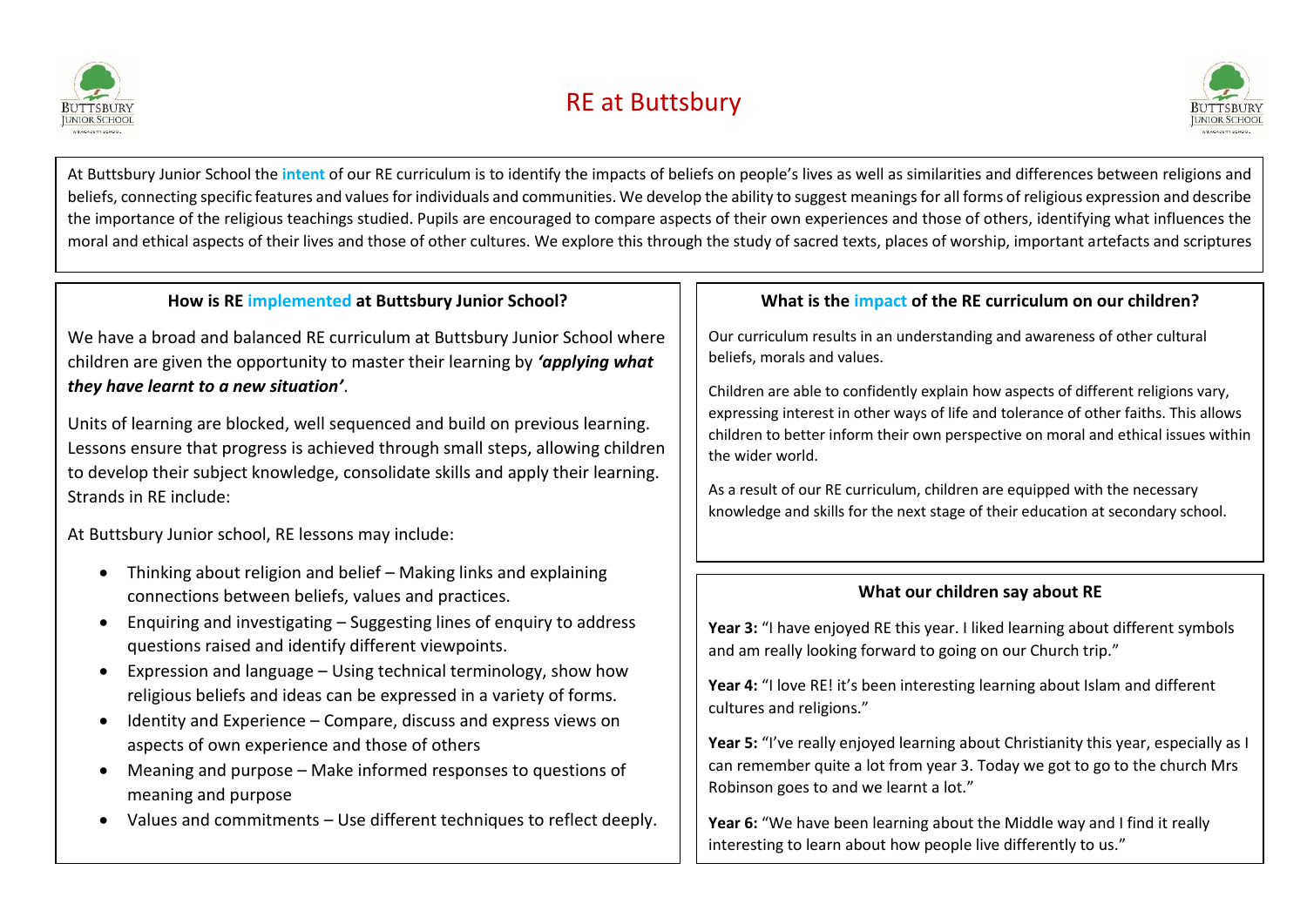



At Buttsbury Junior School the **intent** of our Physical Education curriculum is to develop co-ordination, strength, stamina and sport specific skills. In our PE curriculum we aim to expose children to a wide range of sports and physical activities giving children the opportunity to learn different rules and tactics. We believe that our PE curriculum will contribute to a positive sense of well-being, a greater understanding of health and fitness, a healthy lifestyle and a feeling of self-confidence.

**How is Physical Education implemented at Buttsbury Junior School?**

We have a broad and balanced Physical Education curriculum at Buttsbury Junior School where children are given the opportunity to master their learning by *'applying what they have learnt to a new situation'*.

Units of learning are blocked, well sequenced and build on previous learning. Lessons ensure that progress is achieved through small steps, allowing children to develop their subject knowledge, consolidate skills and apply their learning. Strands in Physical Education include: acquiring and developing skills, applying skills and using tactics, evaluating and improving performance and Swimming.

At Buttsbury Junior School, Physical Education lessons may include:

- Warm up understanding why these are important to our bodies
- Stretching dynamic and static
- Skills Progression focus variations of drills
- Application of skill to a game scenario
- Warm down focusing on stretching and regulating breathing
- **•** Evaluation
- Subject knowledge development correct use of sporting terminology
- Questioning
- Teacher/Coach models
- Pupil experts
- Opportunities of mastery for all and links to prior learning
- Self and peer-assessment compare their performances with previous ones
- Range of equipment adapted to suit individual needs
- All learners kept active throughout the lesson

# **What is the impact of the Physical Education curriculum on our children?**

Children will develop a love for PE and a range of sports. PE will meet the physical and social needs of all pupils, allowing all children to succeed and achieve mastery regardless of their ability. Pupils will be able to evaluate performance and skill development of themselves and their peers.

PE engagement and participation levels are high across the school in lessons and in extra-curricular clubs resulting in a greater sense of well-being, understanding of health and fitness and an increased feeling of selfconfidence.

As a result of our Physical Education curriculum, children are equipped with the necessary knowledge and skills for the next stage of their education at secondary school.

# **What our children say about Physical Education**

**Year 3:** "PE teaches you lots of different sports and it is fun. It keeps you fit and means you have frequent access to exercise."

**Year 4:** "I like PE because I've learnt lots about Rugby which teaches catching and kicking ability, and gymnastics which helps with flexibility. A good variety of sports are taught."

**Year 5:** "I like PE because I like to become more active. We get to learn about lots of different sports. I enjoy being a role model to other pupils."

Year 6: "I like PE because we learn lots of different sports and it isn't just running. It is fun exercising! I've learnt how to be resilient."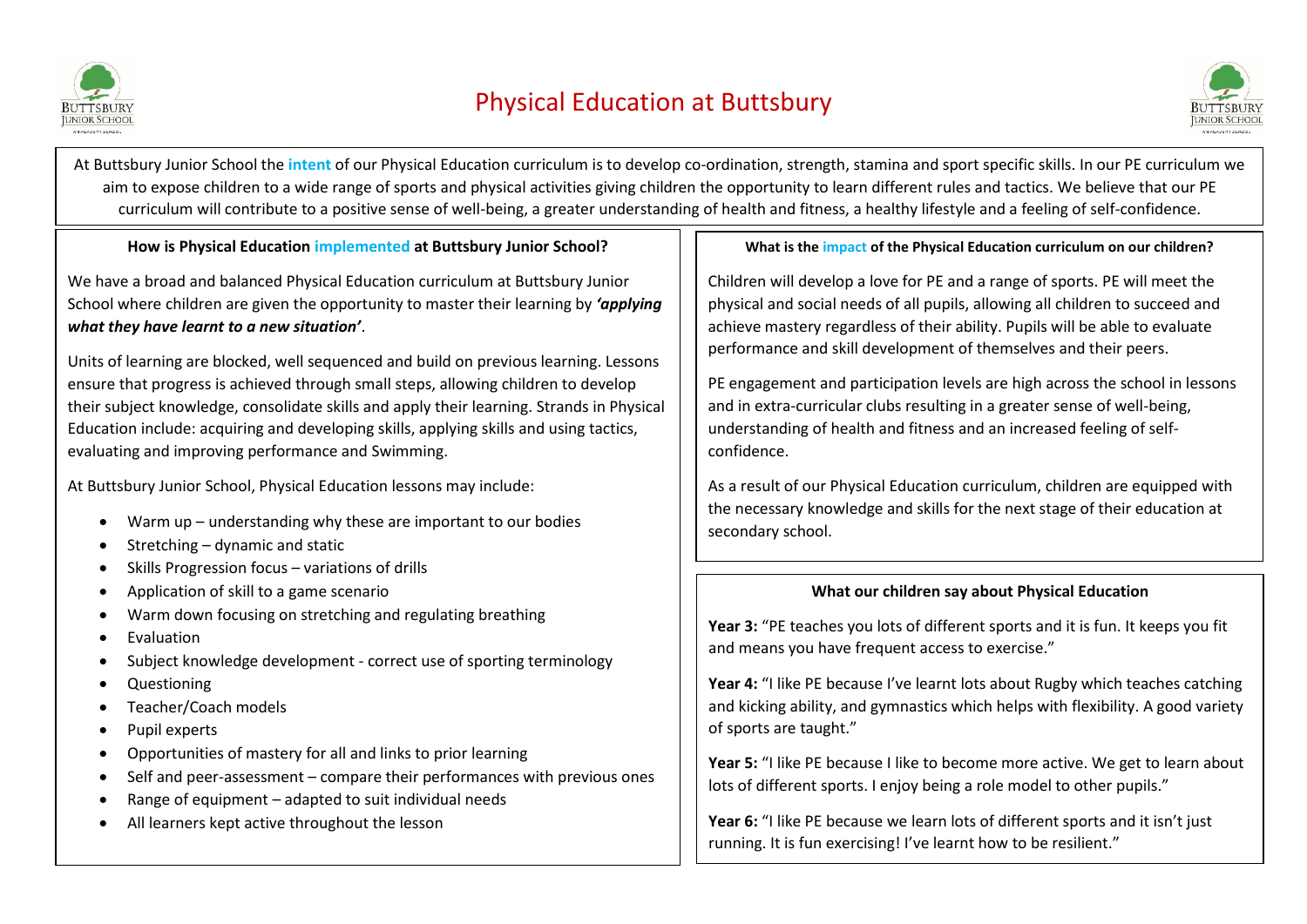



At Buttsbury Junior School the **intent** of our History curriculum is for children to understand the chronological historical narrative of Britain and how this compares to other ancient civilisations across the world. In addition, children will become critical thinkers and be able to comment on historical change and evaluate how it has impacted on modern life. At Buttsbury Junior School, we are historians and children will develop strong historical skills in the form of researching and analysing both primary and secondary historical sources to understand how they learn about the past.

# **How is History implemented at Buttsbury Junior School?**

We have a broad and balanced History curriculum at Buttsbury Junior School where children are given the opportunity to master their learning by *'applying what they have learnt to a new situation'*.

Units of learning are blocked, well sequenced and build on previous learning. Lessons ensure that progress is achieved through small steps, allowing children to develop their subject knowledge, consolidate skills and apply their learning. Strands in History include: Study periods of History; chronological understanding and historical enquiry.

At Buttsbury Junior School, History lessons may include:

- The use of artefacts to stimulate curiosity and develop the skills of historical enquiry.
- Engaging activities, trips and visitors.
- The use of primary and secondary historical sources to form an understanding of the past.
- Independent research to promote transferable skills such as locating key information; analysing the validity of sources and summarising findings.
- Comparisons of different periods in history.
- Evaluating how the past has impacted on modern life and how this has influenced our historical heritage and British Values.

# **What is the impact of the History curriculum on our children?**

Our curriculum encourages children to be curious about the past and to be critical thinkers. By learning about the past, including local history, children have an understanding of the world they live in now and this enables them to value their own and other people's cultures in modern multicultural Britain.

As a result of our History curriculum, children are equipped with the necessary knowledge and skills for the next stage of their education at secondary school.

## **What our children say about History**

**Year 3**: "History makes me feel like an archaeologist finding out about the past and we learn about important people"

Year 4: "The Roman topic is amazing as we have learnt about the invasion of Britain and Colchester Castle was brilliant!"

**Year 5**: "It is fascinating learning about the past. My favourite topic was the Ancient Egyptians and building a pyramid."

**Year 6**: "I love learning about the past as it helps me to understand how things have changed over time. In our lessons we do fun things like rowing a Viking Long ship and acting out a Viking 'Thing' or court!"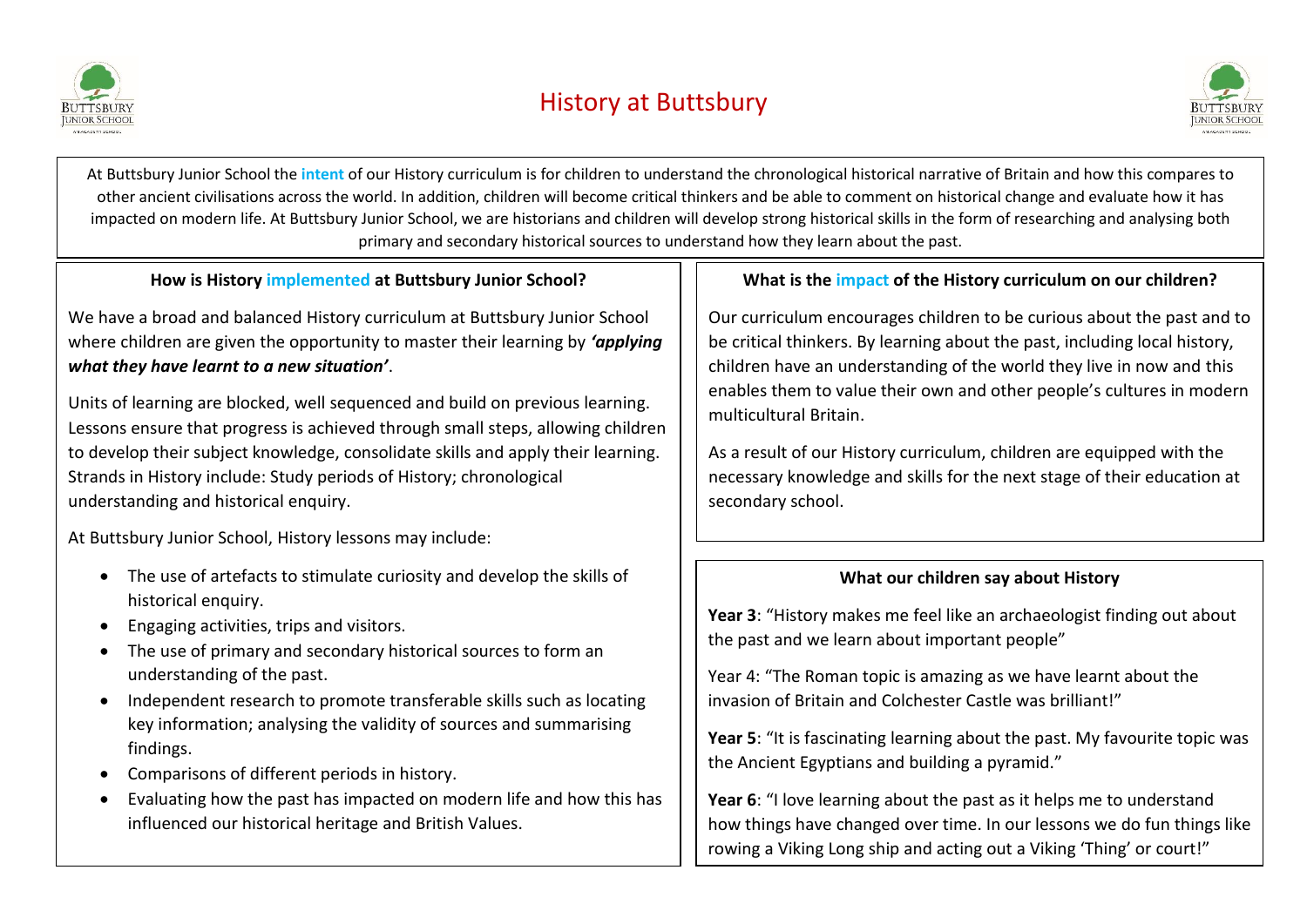



At Buttsbury Junior School the **intent** of our Geography curriculum is to allow children the opportunity to learn about the wider world through a range of engaging, creative and ambitious lessons. It is important for children to have strong geographical knowledge which they can develop and apply to their local surroundings and extend on this to compare to different countries.

# **How is Geography implemented at Buttsbury Junior School?**

We have a broad and balanced Geography curriculum at Buttsbury Junior School where children are given the opportunity to master their learning by *'applying what they have learnt to a new situation'*.

Units of learning are blocked, well sequenced and build on previous learning. Lessons ensure that progress is achieved through small steps, allowing children to develop their subject knowledge, consolidate skills and apply their learning. Strands in Geography include: Locational Knowledge, Place Knowledge, Human and Physical Features, Geographical Skills and Fieldwork.

At Buttsbury Junior school, Geography lessons may include:

- Development and application of map skills
- Making comparisons between the landscapes of our local area, surrounding areas and the rest of the world
- Looking at case studies
- Teaching of how to use an atlas and globe independently
- Understanding physical geography and the impact it has on human geography
- Learning about our local area
- An awareness of continents, key countries and capital cities from across the world - being able to locate the Northern and Southern Hemisphere

# **What is the impact of the Geography curriculum on our children?**

Our curriculum encourages a chance for children to be inquisitive and enthusiastic about the world around them. By learning about the wider world, along with their local area, the children are given the chance to expand their geographical knowledge and understanding.

With a range of skills that they can build on throughout their primary school education, our Geography curriculum ensures that the children can apply what they have learnt to the next stage in their learning.

# **What our children say about Geography**

**Year 3:** "I like learning about the different countries and seeing how they are different to where I live."

**Year 4:** "I enjoy learning about different parts of the world and what the features of the land are like."

**Year 5:** "I remember learning a lot about rivers and the fun facts about them and the country they were in."

Year 6: "I really like learning about the different characteristics belonging to each country and comparing them across the continents."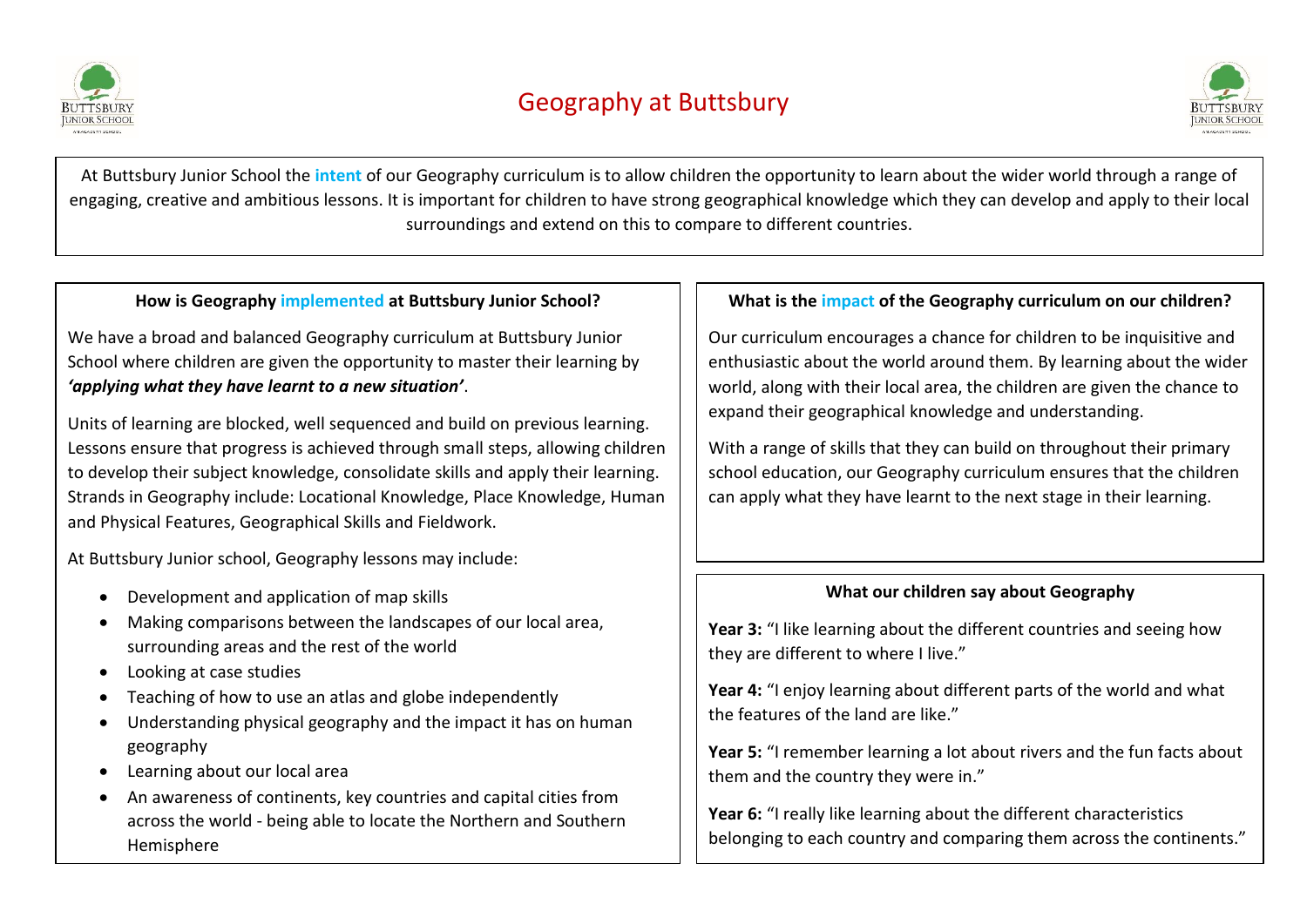

# Design Technology at Buttsbury



At Buttsbury Junior School the **intent** of our Design Technology curriculum is to understand the design process involved in product development. Children will have the opportunity to experiment and make decisions on materials that best suit a range of purposes. The children will be taught to evaluate and adapt to the needs of the project and restraints of the materials used. Children will develop an understanding of technical vocabulary and our role in responsible resourcing.

# **How is Design Technology implemented at Buttsbury Junior School?**

We have a broad and balanced Design Technology curriculum at Buttsbury Junior School where children are given the opportunity to master their learning by *'applying what they have learnt to a new situation'* and cross curricular links to maths and science where they can apply their knowledge in context.

Units of learning are blocked, well sequenced and build on previous learning. Lessons ensure that progress is achieved through small steps, allowing children to develop their subject knowledge, consolidate skills and apply their learning.

Strands in Design Technology include Cooking and Nutrition, Textiles, Construction, Mechanical systems and Electrical systems

At Buttsbury Junior School, Design Technology follows a process:

- Research develop an awareness of the final produce and the materials and resources being used to produce them, including their properties
- Skill development –production processes
- Planning based on research and understanding
- Prototyping
- Building
- Evaluation of final product and process.

Across the process, children are encouraged to make informed design choices, evaluating every stage of the project. Topics and skills are progressive and develop the application of skills through complexity and expectation of the outcomes.

### **What is the impact of the Design Technology curriculum on our children?**

Children develop a love of DT and enjoy all aspects of this subject. They develop an understanding of where resources come from, sustainability and recycling.

Through DT, children are able to understand the design process and develop critical thinking skills to make decisions about ergonomics, material properties, flavour pairings and stitching and joining options.

As a result of our Design Technology curriculum, children are equipped with the necessary knowledge and skills for the next stage of their education at secondary school.

# **What our children say about Design Technology**

**Year 3:** "I like DT because you get to use different materials and decorate the things you make."

**Year 4:** "DT is fun and exciting. I like doing the practical tasks that are involved."

**Year 5:** "I love DT, it is really interesting. I mostly love the discovery process and finding out what things do."

**Year 6:** "I like DT as you can make different things that are really fun. I especially like the DT mornings."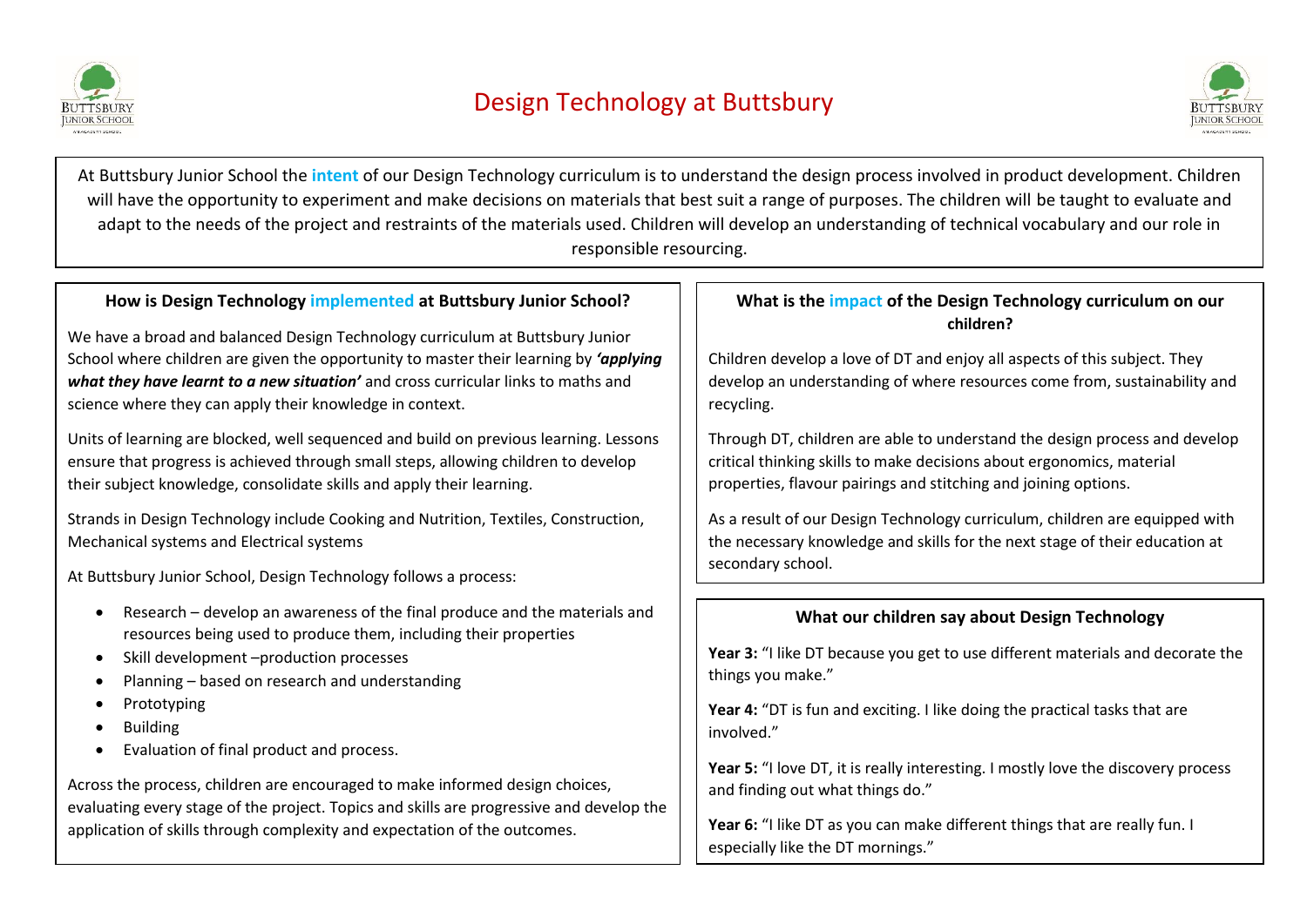

# Art at Buttsbury



At Buttsbury Junior School, the **intent** of our Art curriculum is to inspire pupils to think imaginatively and innovatively and develop a creative understanding of artists, architects and designers in the world. We believe that Art embodies one of the highest forms of human creativity; thus, it should equip pupils with the knowledge and skills to experiment, invent and create their own works of art; think critically and develop a rigorous understanding of how Art shapes our history and contributes to the culture and ingenuity of our nation.

# **How is Art implemented at Buttsbury Junior School?**

Following the National Curriculum, we have a broad and balanced Art curriculum at Buttsbury Junior School where children are given the opportunity to master their learning by *'applying what they have learnt to a new situation'*.

Units of learning are blocked, well sequenced and build on previous learning. Lessons ensure that progress is achieved through small steps, allowing children to develop their subject knowledge, consolidate skills and apply their learning. Strands in Art include: using sketch books to record observations, improving mastery of art, design and sculpture techniques and knowing about great artists, architects and designers in history.

At Buttsbury Junior school, Art lessons may include:

- analysing and responding to an artist's work
- recording ideas and thoughts about art in a sketch book
- emulating an artist
- development of principle skills
- collaborative learning
- exploration of ideas and evaluative thinking
- artistic vocabulary
- use of Bloom's Taxonomy to deepen thinking and analysis
- celebrations of work and gallery sessions

## **What is the impact of the Art curriculum on our children?**

Children develop a love of Art and are empowered to explore a range of art forms developing their cultural capital for life. Our curriculum results in pupils who develop critical thinking skills, who appreciate other's responses to the world and are unafraid to express themselves creatively. As a result of our Art curriculum, children are equipped with the necessary knowledge and skills for the next stage of their education at secondary school and an appreciation of the creative world and how people respond to their experiences.

## **What our children say about Art**

**Year 3**: "It's nearly impossible to find ONE piece of art that I like in my sketch book as I have so many I like!"

Year 4: "I love the digital art. I didn't know it was a 'thing'!"

Year 5: "Art is calm. It's your own. You are living as the artist."

**Year 6**: **"**When you feel down, it's your kinda 'go to' area – It feels like I've come home.**"**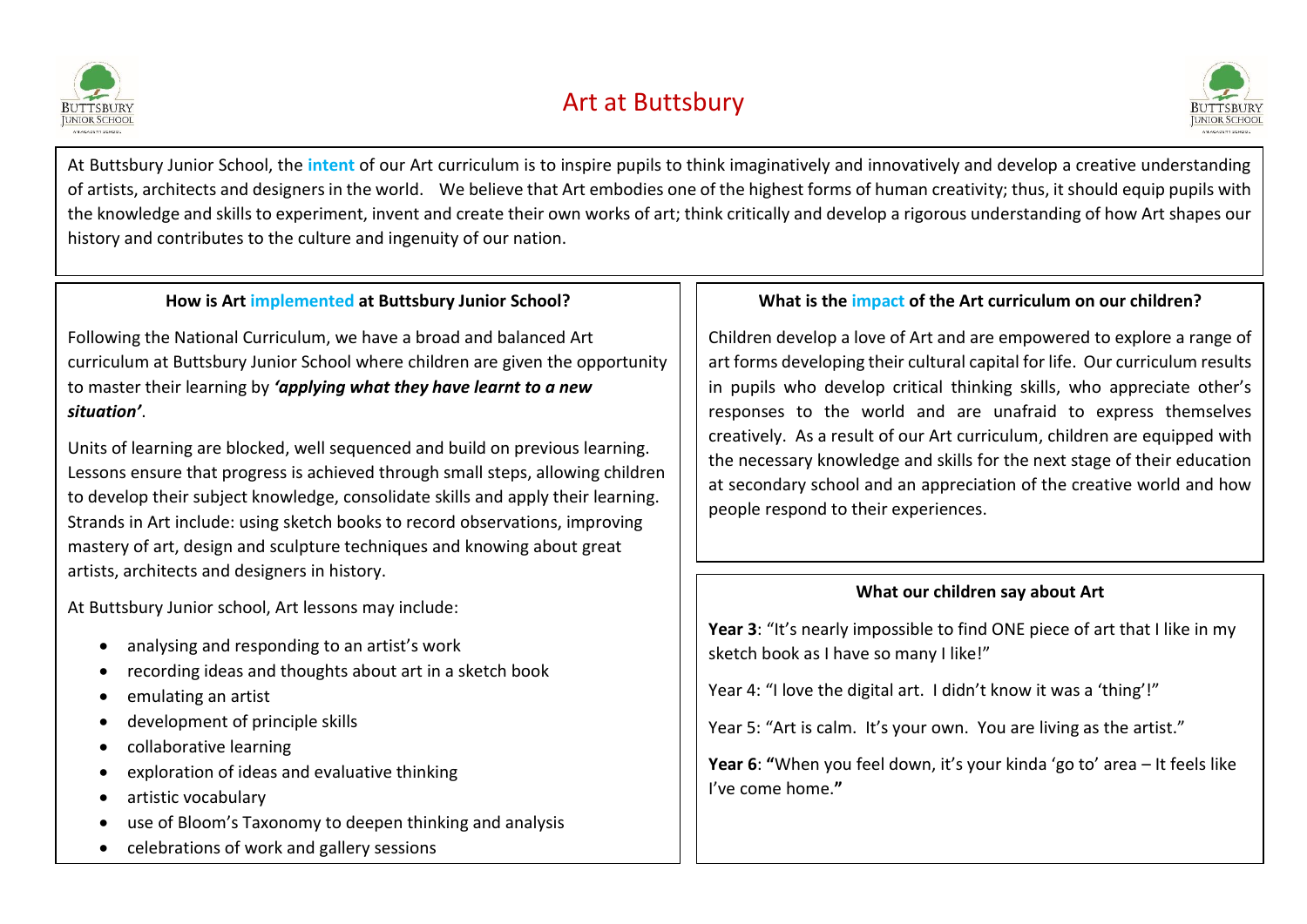



At Buttsbury Junior School the **intent** of our French curriculum is to equip children with the knowledge and skills to use the French language in real life situations and hold conversations with their peers. Also, it allows children to appreciate another culture and develop their wider transferable skills, increasing their understanding and curiosity of diversity and love of language and word origin.

#### **How is French implemented at Buttsbury Junior School?**

We have a broad and balanced French curriculum at Buttsbury Junior School where children are given the opportunity to master their learning by *'applying what they have learnt to a new situation'*.

Units of learning are blocked, well sequenced and build on previous learning. Lessons ensure that progress is achieved through small steps, allowing children to develop their subject knowledge, consolidate skills and apply their learning. Strands in French include: Listening and understanding, translating, speaking, writing and learning how to apply key vocabulary to a basic conversation, to acknowledge the gender of words and how to use the negative form.

At Buttsbury Junior School, French lessons may include:

- Listening to and translating French spoken words and sentences
- Reading and writing French words and sentences
- Holding and practising conversations with peers
- Learning core vocabulary e.g colours, days of the week, rooms of the house, numbers
- Learning core phrases e.g. j'ai, j'aime, je suis etc.
- Learning songs and rhymes to help remember vocabulary
- Translating text from French to English and vice versa
- Modifying words into their negative form
- Building on vocabulary previously learnt and development of transferable skills to be able to use French in real life situations

#### **What is the impact of the French curriculum on our children?**

Our curriculum allows a broad and fun opening into the French language, which provides a strong baseline to build upon in their future education. Children will be able to greet others in French, as well as respond to basic commands and questions. As a result of our curriculum, children have a basic grounding in the fundamentals of French grammar such as gender, word class and word order. They are able to compare and contrast English and French grammar and apply the rules within their work. As a result of our French curriculum, children are equipped with the necessary knowledge and skills for the next stage of their education at secondary school.

## **What our children say about French**

**Year 3:** "Learning French is really good because I like learning new words in another language."

Year 4: "I enjoy learning how to pronounce new words."

**Year 5:** "I like learning how to say something that I know in English, then learning how to say it in another language so when I go to France I can use it."

**Year 6:** "I like French because you get to learn how to say different words in a new language."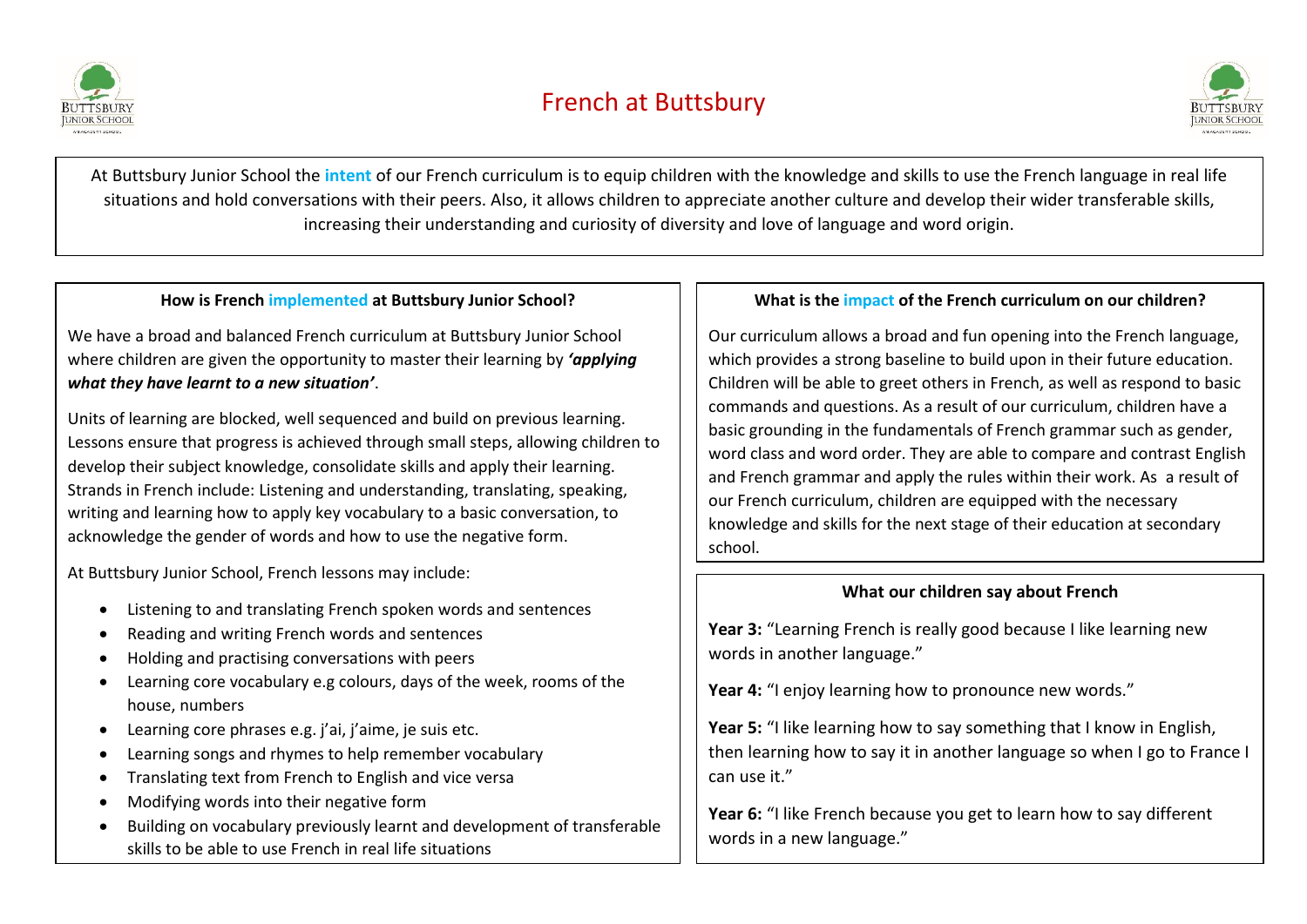



At Buttsbury Junior School the **intent** of our Music curriculum is to bring communities together through the shared endeavour of whole-school singing, ensemble playing, experimenting with the creative process and performing, whilst also developing a love of music by being given the opportunity to listen to a wide range and variety of music. Children are also taught to record their music, using standard and non-standard notation, and develop an understanding of technical vocabulary.

## **How is Music implemented at Buttsbury Junior School?**

We have a broad and balanced music curriculum at Buttsbury Junior School where children are given the opportunity to master their learning by *'applying what they have learnt to a new situation'*.

Units of learning are blocked, well sequenced and build on previous learning. Lessons ensure that progress is achieved through small steps, allowing children to develop their subject knowledge, consolidate skills and apply their learning. Strands in music include: Listening, Understanding rhythm, Improvising and composing, Singing, Performing, Understanding musical notation and Understanding the history and context of music, including the Great Composers.

At Buttsbury Junior school, music lessons may include:

- Singing in unison, in rounds, parts and harmony
- Listening to music from a wide range and variety of cultures, traditions and times, including the music of the Great Composers
- Composing and Improvising using both tuned and un-tuned percussion – using known rhythmic responses
- Understanding rhythm, e.g. by clapping and maintaining the pulse
- Performing using melodic instruments, such as the recorder, and tuned and un-tuned percussion
- Producing and reading both graphic scores and standard staff notation

# **What is the impact of the Music curriculum on our children?**

Children develop a love of music and enjoy all aspects of this subject.

A shared knowledge of music is crucial cultural capital in helping children understand where they come from and their place in the world.

Through good vocal production, careful listening and well-developed sense of pitch, children are able to sing confidently in harmony and with musical delivery.

By learning to listen critically, children will expand their musical horizons and also gain a deeper understanding of how music is constructed and the impact it has on the listener.

Children are able to create music, demonstrating skill which is proportionate to age and ability, recording their music in an age-appropriate way, and perform with confidence.

## **What our children say about Music**

**Year 3**: "I love my music lessons – they are like magic. I like making all the wonderful sounds and the music you can make."

**Year 4**: "I have really enjoyed learning about lullabies – it was hard to play and sing quietly."

**Year 5**: "I loved finding about Andrew Lloyd Webber as I was curious about him – especially as he's alive!"

**Year 6**: "I am pleased that I can remember all the different rhythmic notations."